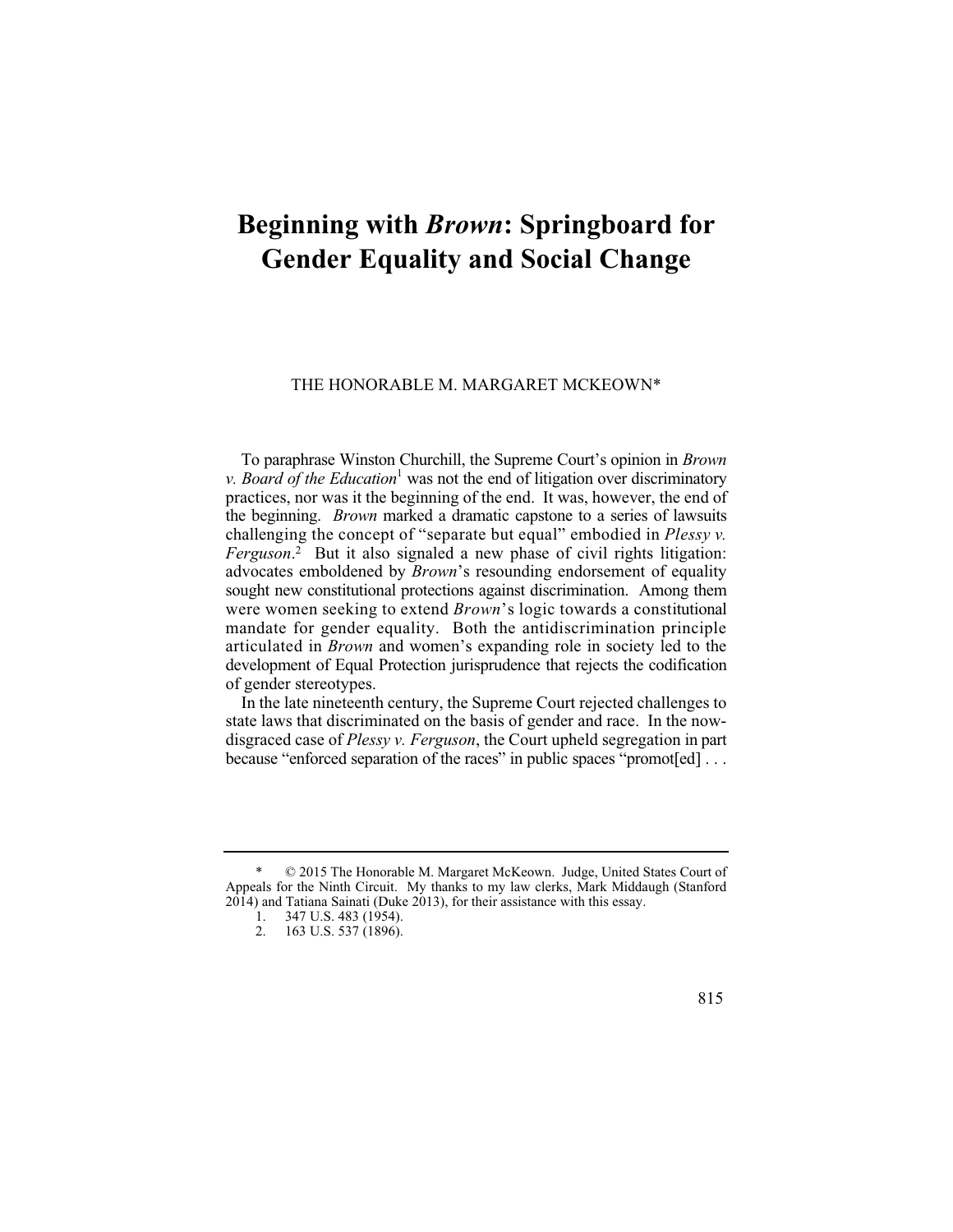the public good."3 Justice Harlan, in dissent, presciently wrote: "Our Constitution is color-blind . . . all citizens are equal before the law."<sup>4</sup>

 required the Illinois Bar to accept a female attorney's application for admission.<sup>5</sup> The majority sidestepped the issue of sex and instead focused The Court's same paternalistic, sociological view was reflected in an earlier notable case involving Myra Bradwell, a female attorney. In *Bradwell v. Illinois*, the Court brushed aside a claim that the Fourteenth Amendment on the absence of a right to practice law in state courts under the Privileges and Immunities Clause.<sup>6</sup> Three Justices upheld the decision of the Illinois Supreme Court to deny Bradwell a license because the "natural and proper timidity and delicacy which belongs to the female sex evidently unfits it for many of the occupations of civil life."<sup>7</sup> One Justice posited that the policy properly confined women to the "domestic sphere," thus allowing them to fulfill their "paramount destiny and mission"—"the noble and benign offices of wife and mother."<sup>8</sup>

 five years of the *Bradwell* decision, Belva Ann Lockwood successfully courts.9 Nonetheless, the Supreme Court saw no constitutional problem in Of course, these stereotypes were not universally applicable: not all nineteenth century women were timid or delicate and many had no domestic obligations that prevented them from attaining professional success. Within lobbied Congress to pass a law permitting women to practice in the federal permitting states to maintain laws that reflected stereotypes about women's interests, desires, and capabilities.

Despite dramatic changes in women's roles in society—some small, some cataclysmic—the Court was not so quick to abandon the conception of gender roles reflected in the *Bradwell* concurrence. These same stereotypes about women's physical and mental limitations repeatedly came into play over the next ninety years. In the 1908 case *Muller v. Oregon*<sup>10</sup>*—*decided three years after the Court in *Lochner v. New York*  held that "[t]here is no reasonable ground for interfering with the liberty of person or the right of free contract, by determining the hours of labor"11 *—*the Court upheld an Oregon statute banning women from working more than ten hours a day "without questioning [*Lochner*'s holding] in

 <sup>3.</sup> *Id.* at 548–50.

<sup>4.</sup> *Id.* at 559 (Harlan, J., dissenting).

<sup>5. 86</sup> U.S. (16 Wall.) 130 (1873).

<sup>6.</sup> *Id.* at 139.

*Id.* at 141 (Bradley, J., concurring). *Id.* 

 $\frac{8}{9}$ .

JILL NORGREN, BELVA LOCKWOOD: THE WOMAN WHO WOULD BE PRESIDENT 82 (2007).

<sup>10. 208</sup> U.S. 412 (1908).<br>11. 198 U.S. 45, 57 (190).

<sup>198</sup> U.S. 45, 57 (1905).

<sup>816</sup>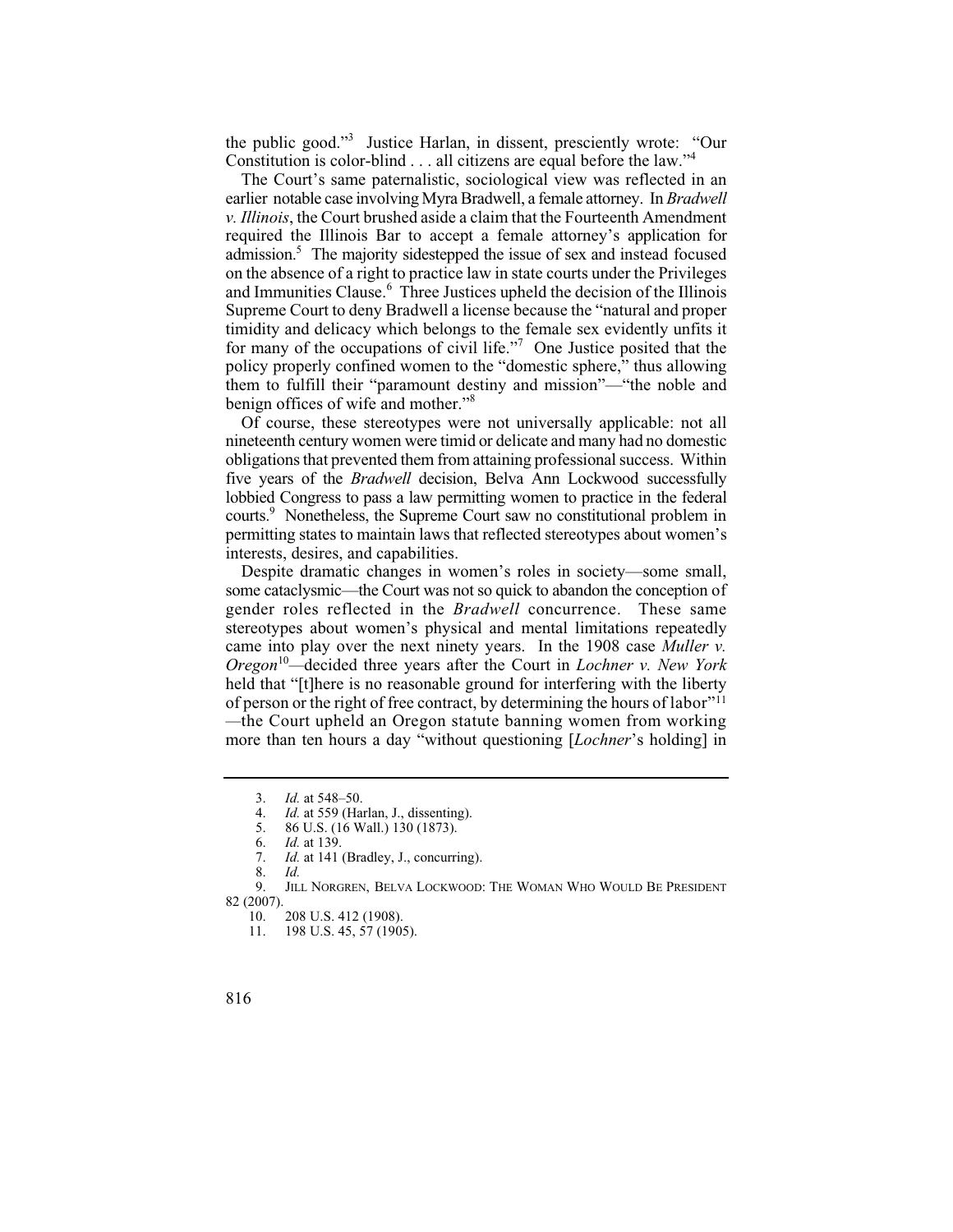that "healthy mothers are essential to vigorous offspring."13 Additionally, in any respect."<sup>12</sup> Rationalizing the difference in treatment between male and female workers primarily on the basis that women's "physical wellbeing" was "an object of public interest," the Court zeroed in on the notion the Court's view, women were reliant upon masculine protection and guidance and thus required "some legislation to protect [them]."14

Forty years later, similar concerns about women's special need for protection prompted the Court to uphold a Michigan statute prohibiting women from working as bartenders unless they were related to the bar owner.15 In *Goesaert v. Cleary*, the Court reasoned that female bartenders created "moral and social problems," which would be mitigated if a "barmaid's husband or father minimizes hazards" through his "protecti<sup>[</sup>ve] oversight."<sup>16</sup> Once again, female inferiority carried the day.

 of race relations that undergirded *Plessy*. The opinion emphasized that And then came *Brown*, where the Court emphatically rejected the theory societal changes and emerging sociological research amply demonstrated that "the policy of separating the races is usually interpreted as denoting the inferiority of the negro group."<sup>17</sup> Segregating public facilities by race was thus "inherently unequal."18 The Equal Protection Clause took on new meaning. In the wake of *Brown*, the Court struck down racial distinctions in buses,<sup>19</sup> public parks,<sup>20</sup> and marriage.<sup>21</sup>

 enrolling men in jury service while requiring women to affirmatively opt Even after *Brown,* and its unequivocal teaching that "in the field of public education, the doctrine of 'separate but equal' has no place,"<sup>22</sup> the Court persisted in its reliance on stereotypes to justify differential treatment of men and women. In a challenge to Florida's policy of automatically in to serve,<sup>23</sup> the American Civil Liberties Union invoked *Brown* in its amicus brief urging reversal:

<sup>12.</sup> *Muller*, 208 U.S. at 423.

<sup>13.</sup> *Id.* at 421.

<sup>14.</sup> *Id.* at 422.<br>15. Goesaert y

<sup>15.</sup> Goesaert v. Cleary, 335 U.S. 464 (1948).<br>16. Id. at 466.

<sup>16.</sup> *Id.* at 466.

<sup>17.</sup> Brown v. Bd. of Educ., 347 U.S. 483, 494 (1954).<br>18. Id. at 495.

<sup>18.</sup> *Id.* at 495.

<sup>19.</sup> Gayle v. Browder, 352 U.S. 903 (1956) (mem.).<br>20. Muir v. Louisville Park Theatrical Ass'n. 347 U.

<sup>20.</sup> Muir v. Louisville Park Theatrical Ass<sup>'</sup>n, 347 U.S. 971 (1954) (mem.).<br>21. Loving v. Virginia. 388 U.S. 1 (1967).

<sup>21.</sup> Loving v. Virginia, 388 U.S. 1 (1967).<br>22. *Brown*, 347 U.S. at 495.

<sup>22.</sup> *Brown*, 347 U.S. at 495.

<sup>23.</sup> Hoyt v. Florida, 368 U.S. 57 (1961).

 <sup>817</sup>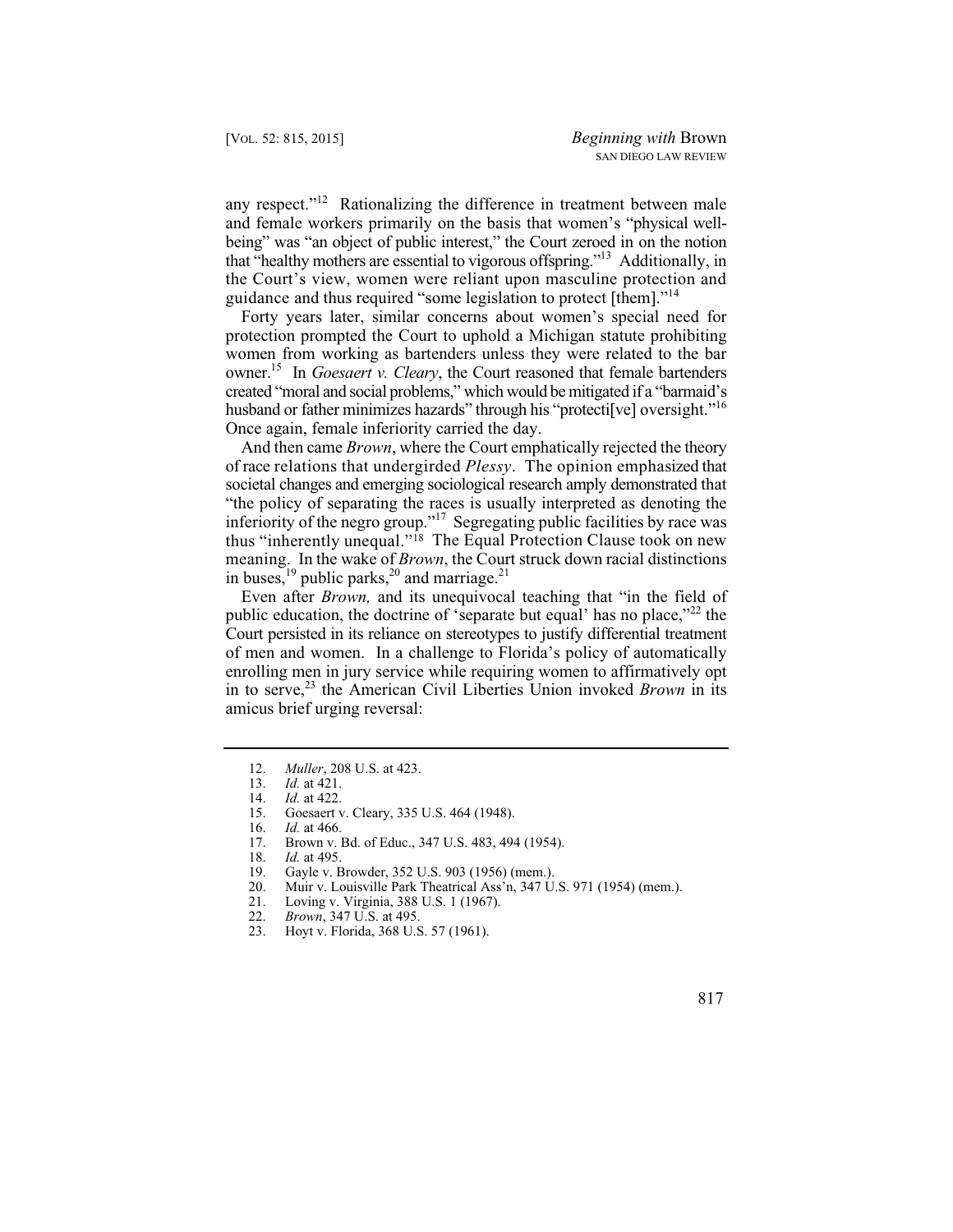revolution in our thinking. Integration, we suddenly saw, was inevitable everywhere. We cannot turn the clock back to 1878, much less to 1215. The "separate but equal" doctrine, disposed of in *Brown v. Board of Education*, . . . persisted far beyond its time, teaching and spreading injustice for Negroes all the way. Suddenly there came a fresh breeze across our national life and the evil clouds were swept away. It was the impact of World War II, the coming of the United Nations into our lives and our awakening to the world around us that brought this

Just so with the advancement of women.24

 A unanimous Court in *Hoyt v. Florida* rejected the ACLU's impassioned the center of home and family life."<sup>25</sup> At the same time, the Court recognized plea. Without reference to *Brown*, but with echoes of *Bradwell*, the Court deemed "rational" the Florida legislature's view that excluding women from compulsory jury service was necessary to protect women's role "as that many women would be capable jurors—indeed, at that time thirty states compelled women to serve as jurors on equal terms with men—but nonetheless found no constitutional infirmity in Florida's decision to codify the state's presumption of female domesticity.<sup>26</sup>

 domestic sphere constituted gender discrimination, the thirteen years after scrutiny under the Equal Protection Clause"<sup>28</sup> and accordingly struck down in family benefits offered by the military and held unconstitutional a policy the acknowledgment that "the sex characteristic frequently bears no What happened next was nothing short of remarkable. Whereas ninety years of social change after *Bradwell* failed to convince a single member of the Court that laws predicated on protecting a woman's place in the *Hoyt* prompted a "complete swing of the judicial pendulum."<sup>27</sup> A series of three key cases marked a watershed in the Court's recognition of equality for women. For the first time, the Court in *Reed v. Reed* established that a distinction founded on sex "establishes a classification subject to an Idaho probate statute that gave preferential treatment to males.<sup>29</sup> Following *Reed*, the Court in *Frontiero v. Richardson*30 tackled a disparity that favored military wives over their husbands.<sup>31</sup> The plurality's recognition of America's "long and unfortunate history of sex discrimination"32 and

<sup>24.</sup> Brief for American Civil Liberties Union as Amici Curiae supporting Appellant, *Hoyt v. Florida*, 368 U.S. 57 (1961) (No. 31), 1961 WL 102288.

<sup>25.</sup> *Hoyt*, 368 U.S. at 61–62.

<sup>26.</sup> *Id.* at 62–63.<br>27. Taylor v. Lo

<sup>27.</sup> Taylor v. Louisiana, 419 U.S. 522, 540 (1975) (Rehnquist, J., dissenting).<br>28. Reed v. Reed, 404 U.S. 71, 75 (1971).

<sup>28.</sup> Reed v. Reed, 404 U.S. 71, 75 (1971).<br>29. Id. at 76–77.

<sup>29.</sup> *Id.* at 76–77.<br>30. 411 U.S. 677 30. 411 U.S. 677 (1973).<br>31. Id. at 690–91.

<sup>31.</sup> *Id.* at 690–91.<br>32. *Id.* at 684. *Id.* at 684.

<sup>818</sup>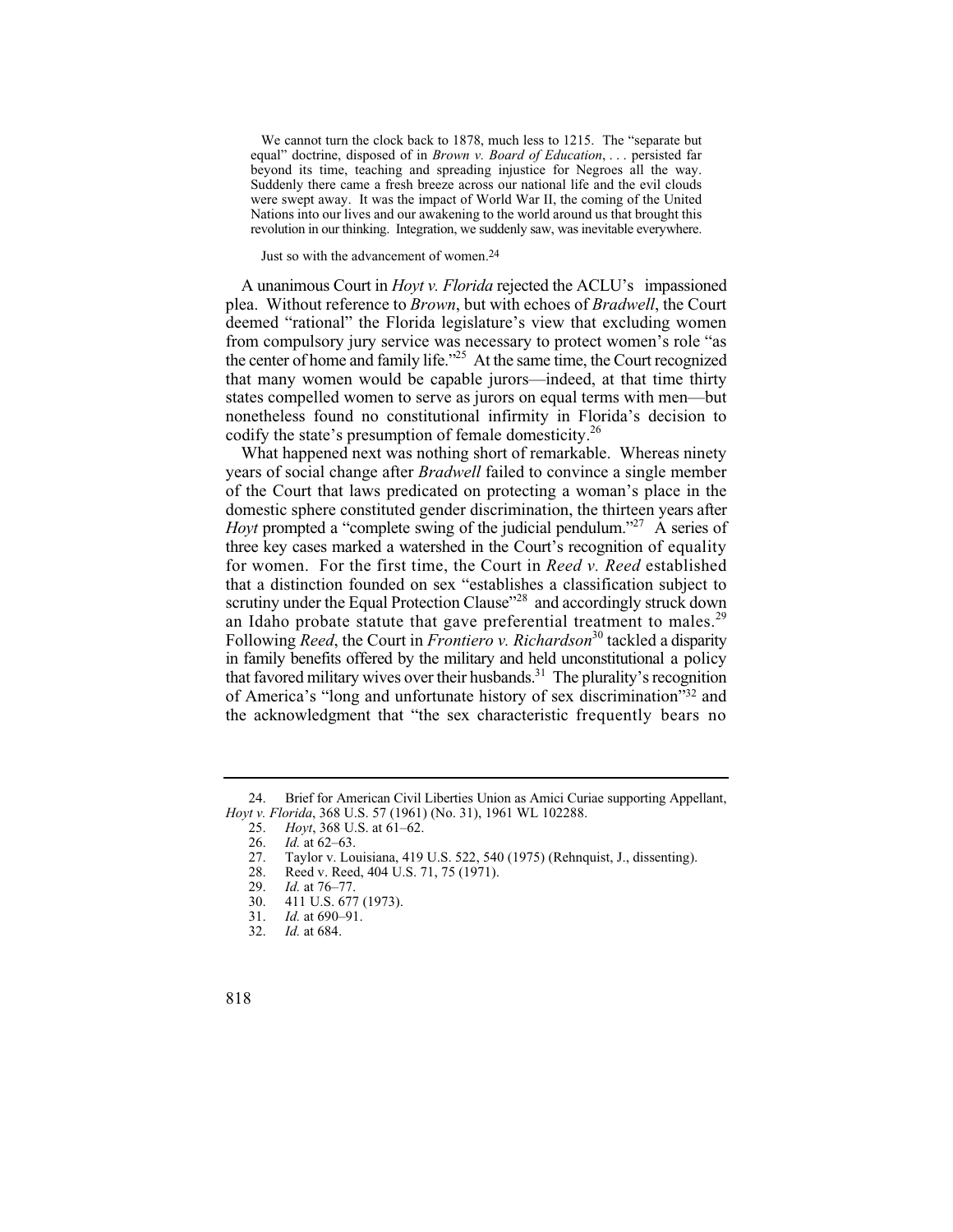relation to ability to perform or contribute to society<sup> $33$ </sup> was a far cry from the rhetoric of *Bradwell.* 

 selection scheme—found unconstitutional a jury service system nearly identical to the one at issue in *Hoyt*. 34 Although much of the opinion centered Just two years later, in *Taylor v. Louisiana*, eight Justices—including four Justices who voted to uphold the constitutionality of Florida's jury on changes in Sixth Amendment jurisprudence, the Court expressly repudiated *Hoyt*'s statements about women's domestic role.<sup>35</sup> Citing Department of Labor statistics on women's participation in the workforce, the Court wrote that the "evolving nature of the structure of the family unit in American society . . . put[s] to rest the suggestion that all women should be exempt from jury service based solely on their sex and the presumed role in the home."36 The expanding role of women in public life—when combined with the imperative of giving effect to the Constitution's demand for equality—was simply too powerful for the Court to ignore.

 assumptions underlying sex-based classifications. One key issue became the women are not as physically strong as men. While this may hold true in a general sense, not all women are weaker than all men. Recognizing the Over time, the Court paid increasing attention to the accuracy of gender breadth of certain assumptions about women, such as the perception that limitations of broad generalizations, the Court began interpreting the Equal Protection Clause to mean that women must be given a chance to prove their capabilities.

 the damaging impact sex stereotypes have on women's ability to succeed in male-dominated environments. The evidence confirmed that some partners This interplay between changing perceptions about women and the meaning of the Equal Protection Clause for gender equality is perhaps nowhere more evident than in *Price Waterhouse v. Hopkins*, a case brought by Ann Hopkins against Price Waterhouse after being denied partnership despite her "outstanding performance" and proven track record in securing major contracts for the firm.<sup>37</sup>*Price Waterhouse* brought into sharp relief took issue with Hopkins because of her gender, referring to her variously as "macho," as overcompensating for her sex, or as needing "a course at

<sup>37. 490</sup> U.S. 228, 232–33 (1989).



<sup>33.</sup> *Id.* at 686.<br>34. Taylor v. I

<sup>34.</sup> Taylor v. Louisiana, 419 U.S. 522, 538 (1975).<br>35. Id. at 534 n.15.

<sup>35.</sup> *Id.* at 534 n.15.

<sup>36.</sup> *Id.* at 535 n.17.<br>37. 490 U.S. 228. 2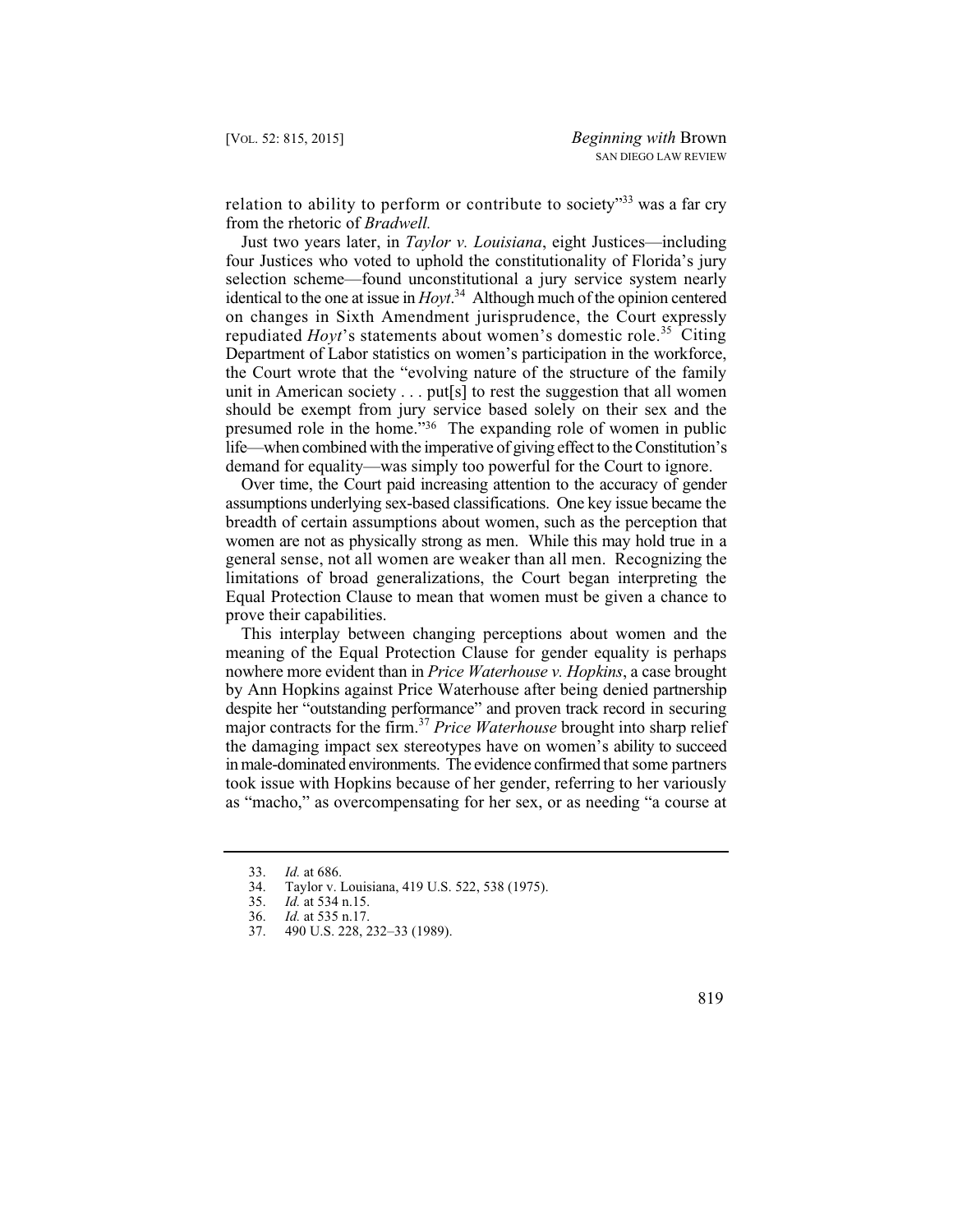candidates made it all too easy to reduce Hopkins to her social category. And charm school."38 Hopkins's expert witness testified that the negative remarks, including those by partners who didn't know her, were the result of sex stereotyping, and were compounded by the fact that Hopkins was the only woman in the pool of partnership candidates.<sup>39</sup> The scarcity of other female because her behavior appeared counter-stereotypical, she stood out from the pack. $40$ 

 that, notwithstanding obvious "developmental differences" between men and women, at least "some women" would be able to thrive in the grueling The ghost of stereotypes returned to haunt women again in *United States v. Virginia*, 41 a case arising from the Virginia Military Institute's (VMI) male-only admissions policy. In declaring that constitutional equal protection guarantees precluded VMI's practice, the Court canvassed historical justifications for gender discrimination. Notably, at each turn, fears that women would prove incompetent or destabilizing had been refuted by experience. Female lawyers, doctors, police officers, and soldiers have enriched—not denigrated—our society.42 Undisputed evidence established curriculum of VMI. $43$  A state policy denying women the opportunity to attend such a prestigious institution based on stereotypes about what most women might want or be capable of "is not *equal* protection."<sup>44</sup>

 thrive in a grueling environment has become a reality. Not only are women became the first to graduate from the legendary and prestigious Army Now, less than twenty years later, the observation that some women can serving critical and dangerous missions in the military, two women recently Ranger School, where they passed all the same physical and mental tests as their male peers and impressed their fellow graduates.<sup>45</sup>

Apart from constitutional advances, a growing host of civil rights statutes offer protection from both race and sex discrimination, among other classifications.46 But the common-sense observation that race is not the same as sex or gender also holds true in the law. While race is treated

45. Army News Serv., *First Female Rangers Believe Experience Makes Them Better Leaders*, WWW.ARMY.MIL (Aug. 20, 2015), http://www.army.mil/article/154253/First\_ female\_Rangers\_believe\_experience\_makes\_them [http://perma.cc/B658-JWPB].

 46. *See, e.g.* Title IX, 20 U.S.C. § 1681(a) (2012); Equal Pay Act, 29 U.S.C § 206(d) (2012); Title VII of the Civil Rights Act of 1964, 42 U.S.C. §§ 2000 to 2000e-17 (2012); Pregnancy Discrimination Act, 42 U.S.C. § 2000e(k) (2012).

<sup>38.</sup> *Id.* at 235.<br>39. *Id.* at 235-

<sup>39.</sup> *Id.* at 235–36.<br>40 Martha Chami

<sup>40.</sup> Martha Chamallas, *Listening to Dr. Fiske: The Easy Case of* Price Waterhouse v. Hopkins, 15 VT. L. REV. 89, 97 (1990).

<sup>41. 518</sup> U.S. 515 (1996)<br>42. *Id.* at 543–45.

<sup>42.</sup> *Id.* at 543–45.

*Id.* at 540–41.

<sup>44.</sup> *Id.* at 539–40.

<sup>820</sup>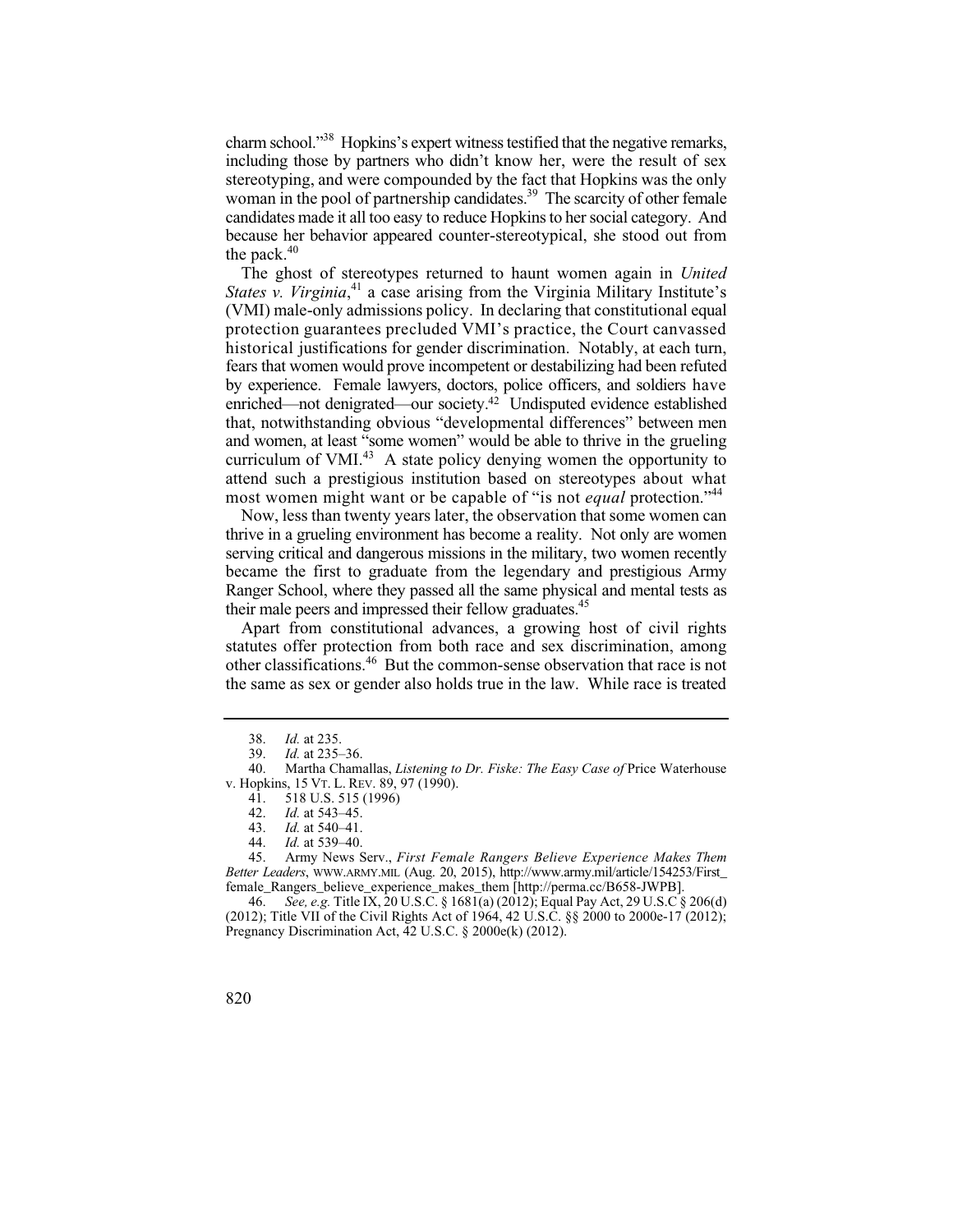were traditionally evaluated under the minimal rational basis test and only as a suspect classification<sup>47</sup> demanding strict scrutiny, sex-based distinctions later under the heightened standard of intermediate scrutiny.<sup>48</sup> When the Supreme Court later introduced the more precise standard of "exceedingly persuasive justification" in *Personnel Administrator of Massachusetts v. Feeney*, <sup>49</sup> the bar arguably became higher, though still not parallel with race discrimination.50 The Court in *VMI* referred to this standard as "skeptical scrutiny,"<sup>51</sup> which interestingly derives not from the legal realm but from the scientist Carl Sagan: "[S]keptical scrutiny is the means, in both science and religion, by which deep thoughts can be winnowed from deep nonsense."52 Sex discrimination is indeed deep nonsense.

Just as the benchmark for measuring sex discrimination has shifted upwards over the years, equal protection jurisprudence also needs to be refined to confront the issue of race and gender "essentialism"—the analytical parsing of minority women's lives in a manner that reduces gender *and*  race discrimination to *either* gender *or* race discrimination.<sup>53</sup> Essentialism thus "ignore[s] the complex ways in which race and gender intersect to create social disadvantage," perversely allowing minority women to "fall through an anti-discrimination gap."54

 let's be honest—two steps forward and one step back hardly calls for a celebration. In the legal profession alone, women make up 47 percent of law Aided by the Court's equal protection jurisprudence, women have made substantial progress since the days of *Bradwell*, *Muller* and *Goesaert.* But

United States v. Carolene Prods. Co., 304 U.S. 144, 152 n.4 (1938).

<sup>48.</sup> Craig v. Boren, 429 U.S. 190 (1976). Justice Rehnquist in his dissent termed the standard of scrutiny articulated in *Craig* as "intermediate." *Id.* at 218 (Rehnquist, J., dissenting).

<sup>49. 442</sup> U.S. 256, 273 (1979).<br>50. Jason M. Skaggs, *Justifyi* 

<sup>50.</sup> Jason M. Skaggs, *Justifying Gender-Based Affirmative Action Under* United States v. Virginia*'s "Exceedingly Persuasive Justification" Standard*, 86 CALIF. L. REV. 1169, 1169–70 (1998).

<sup>51.</sup> United States v. Virginia, 518 U.S. 515, 531 (1996).<br>52. CARL SAGAN, BROCA'S BRAIN: REFLECTIONS ON THE

<sup>52.</sup> CARL SAGAN, BROCA'S BRAIN: REFLECTIONS ON THE ROMANCE OF SCIENCE, at xiv (1979).

<sup>53.</sup> Angela P. Harris, *Race and Essentialism in Feminist Legal Theory*, 42 STAN. L. REV. 581, 587–89 (1990).

<sup>54.</sup> Devon W. Carbado & Mitu Gulati, *The Fifth Black Woman*, 11 J. CONTEMP. LEGAL ISSUES, 701, 712–13, 715 (2001).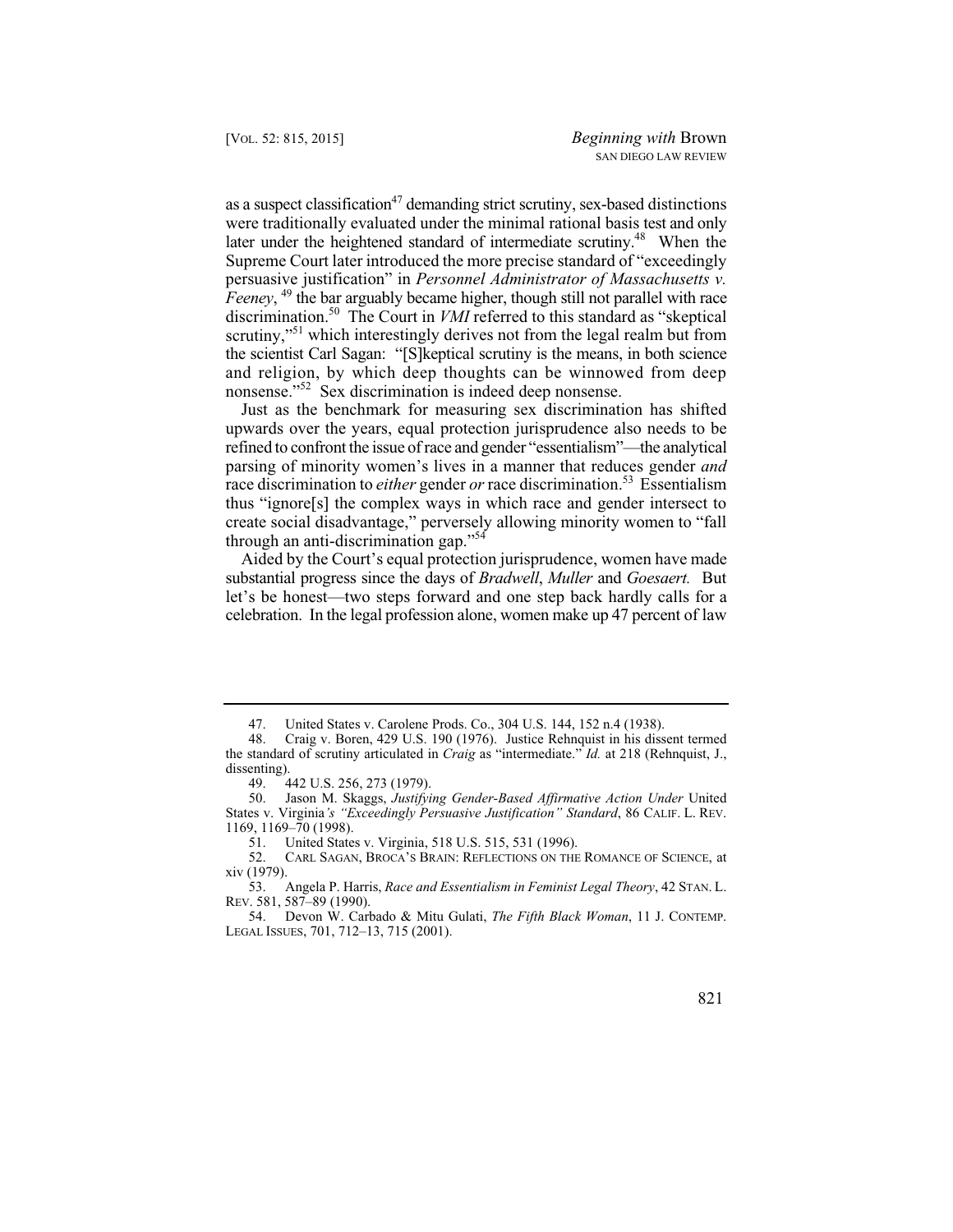and constitute 45 percent of law firm associates.<sup>57</sup> Even so, women lawyers continue to earn just under 80 cents on the dollar compared to their male school classes,<sup>55</sup> occupy 54 percent of leadership positions on law reviews<sup>56</sup> colleagues<sup>58</sup> and remain significantly underrepresented in legal leadership positions: women make up only 17 percent of equity partners in law firms,  $\frac{59}{9}$ only 20 percent of law school deans,<sup>60</sup> and only 24 percent of federal judges.<sup>61</sup> For women lawyers, the glass ceiling and the "sticky floor"<sup>62</sup> are more than theoretical barriers to equality.

 feature of the U.S. labor force," with female-dominated industries paying less While there has been considerable research on women in the legal profession, broader research reveals that the disparities are even greater in the workforce at large. Women make up almost half of the workforce, yet full-time female workers earn only 77 cents on the dollar compared to men.<sup>63</sup> Women's overall participation in the workforce has dropped since 2002.64 Additionally, "[o]ccupational segregation continues to be a persistent than those dominated by men.<sup>65</sup> Frequently, these differences in treatment are rooted in unconscious bias rather than deliberate discrimination.<sup>66</sup>

REBECCA SHAMBAUGH, IT'S NOT A GLASS CEILING, IT'S A STICKY FLOOR: FREE YOURSELF FROM THE HIDDEN BEHAVIORS SABOTAGING YOUR CAREER SUCCESS (2007) (referring to "sticky floor" as career blocks that prevent women from moving up).

 some fields, such as social services, recent female college graduates actually earn more  to 45. *See* Laura Colby, *Women Earn More than Men in These Fields After College*, 63. Bryce Covert, *Five Signs of Stalled Progress on the Gender Wage Gap 50 Years After the Equal Pay Act*, INST. FOR WOMEN'S POL'Y RES. (June 10, 2013), http:// www.iwpr.org/press-room/press-clips/five-signs-of-stalled-progress-on-the-gender-wagegap-50-years-after-the-equal-pay-act-june-10-2013 [http://perma.cc/7BME-A4QG]. In than their male counterparts, although the advantage evaporates when they reach ages 35 BLOOMBERG BUS., (Aug. 5, 2015, 10:59 AM), http://www.bloomberg.com/news/articles/ 2015-08-05/women-outearn-men-in-29-fields-at-start-of-careers [http://perma.cc/6D6N-DHF2].<br>64.

INST. FOR WOMEN'S POLICY RESEARCH, THE STATUS OF WOMEN IN THE STATES: 2015: EMPLOYMENT AND EARNINGS 25 (2015), http://statusofwomendata.org/app/uploads/ 2015/02/EE-CHAPTER-FINAL.pdf [http://perma.cc/NB8C-UA3N].

 65. *Id.* 66. Susan Sturm, *Second Generation Employment Discrimination: A Structural Approach*, 101 COLUM. L. REV. 458, 460 (2001).

 <sup>55.</sup> COMM'N ON WOMEN IN THE PROFESSION, AM. BAR ASS'N, A CURRENT GLANCE AT WOMEN IN THE LAW: JULY 2014 at 4 (2014), http://www.americanbar.org/content/dam/ aba/marketing/women/current\_glance\_statistics\_july2014.authcheckdam.pdf [http://perma.cc/ Y5LV-DTZ5].

<sup>56.</sup> *Id.*

 <sup>57.</sup> *Id.* at 2. 58. *Id.* at 6.

<sup>59.</sup> *Id.* at 2.

*Id.* at 4.

<sup>61.</sup> *Id.* at 5.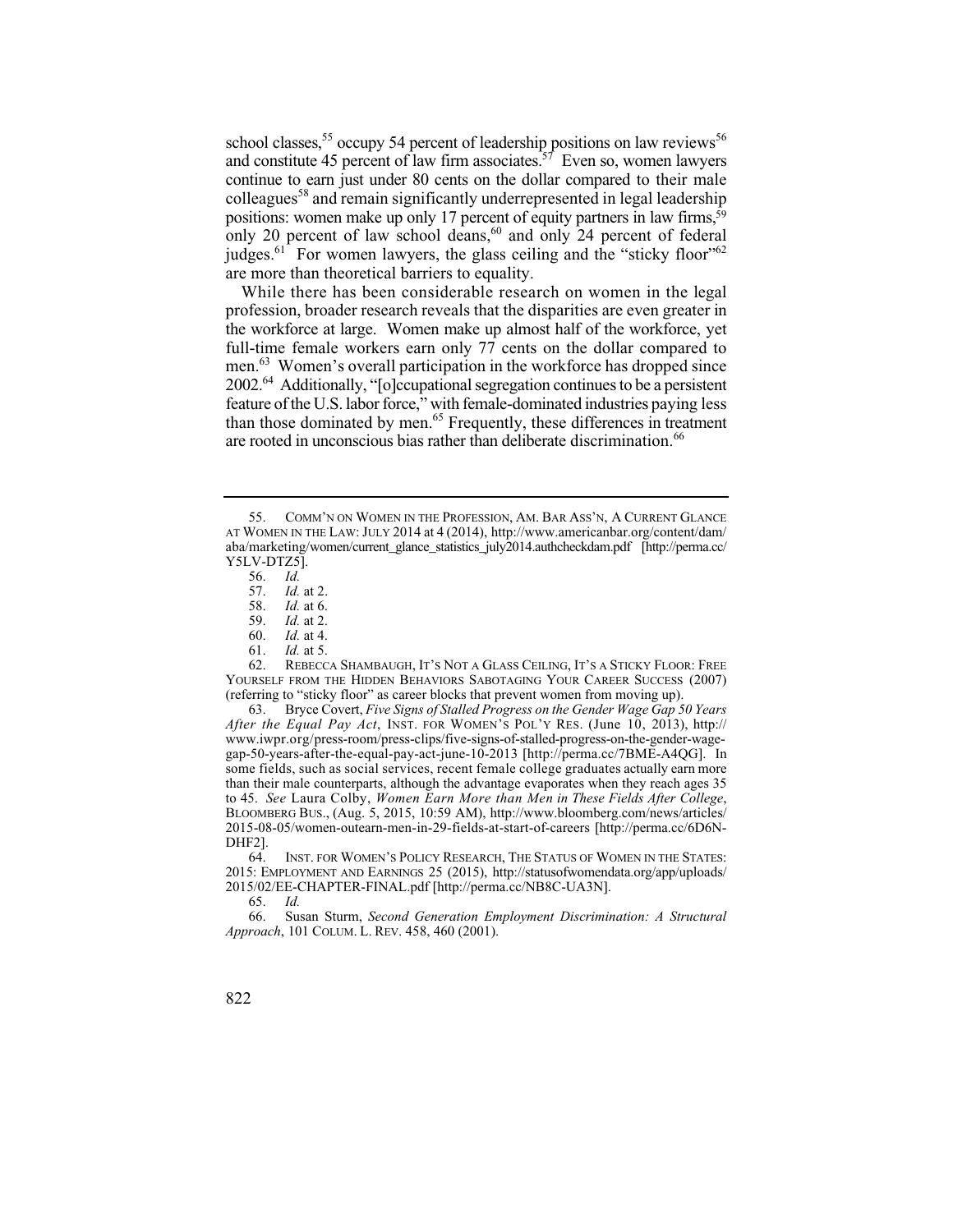To some, these disparities are the result of women's biological makeup and personal choices—particularly, the decision to prioritize family over profession—rather than discrimination, and thus a legal remedy is neither necessary nor warranted.<sup>67</sup> To those critics, I say bah humbug. Gender equality and having a family and personal life are not mutually exclusive. What is missing is institutional recognition of this fact and the will to change and knock down barriers to women's advancement. Yet stereotypes persist and continue to play a role in impeding women's professional advancement and full equality. For example, mothers who take time from work to deal with family issues may be perceived as uncommitted, whereas it reflects well on men to take time to handle family matters.<sup>68</sup> Likewise, where men's success is typically attributed to skill, women's achievements are frequently denigrated as mere luck.<sup>69</sup> Research reveals that women must prove themselves time and again, and often are judged only on their past achievements, whereas men are measured by their future potential. $\bar{70}$  Since employers and others may mask blatant discrimination, courts have an important role in addressing these tacit forms of bias and the underlying persistent stereotypes that inform them.

 and the cascade of cases that followed will eliminate gender stereotypes. Nor sixty years since *Brown* have made clear is that the Constitution forbids laws and practices that enshrine discriminatory stereotypes into government Of course, it is naïve to think the equality principle articulated in *Brown*  is the mere existence of a stereotype necessarily discrimination: as the Court recognized in *VMI*, there are "inherent differences" between men and women—and these "remain cause for celebration."<sup>71</sup> But what the policy and denigrate the female sex. Such assumptions may not be used

 67. *See, e.g.*, Kingsley R. Browne, *Sex and Temperament in Modern Society:*  taking" than men and that these temperamental differences, together with women's "greater reason women "are more devoted to children" and less "involved in career" than men, but that regardless of the reason, we should not "greet governmental regulation of the family *A Darwinian View of the Glass Ceiling and the Gender Gap*, 37 ARIZ. L. REV. 971, 1065– 66 (1995) (arguing that women are seen being less likely to possess traditionally masculine traits like "aggressiveness, ambition and drive, strong career orientation . . ., and riskcommitment to families . . . have a powerful effect"); Richard A. Posner, *Conservative Feminism*, 1989 U. CHI. LEGAL F. 191, 199–200 (hypothesizing that nature may be the structure with open arms").

<sup>68.</sup> COMM'N ON WOMEN IN THE PROFESSION, AM. BAR ASS'N, FAIR MEASURE: TOWARD EFFECTIVE ATTORNEY EVALUATIONS app. 7, at 71 (2d ed. 2008).

<sup>69.</sup> *Id.*

 <sup>70.</sup> *Id.* at 72.

<sup>71.</sup> United States v. Virginia, 518 U.S. 515, 533 (1996).